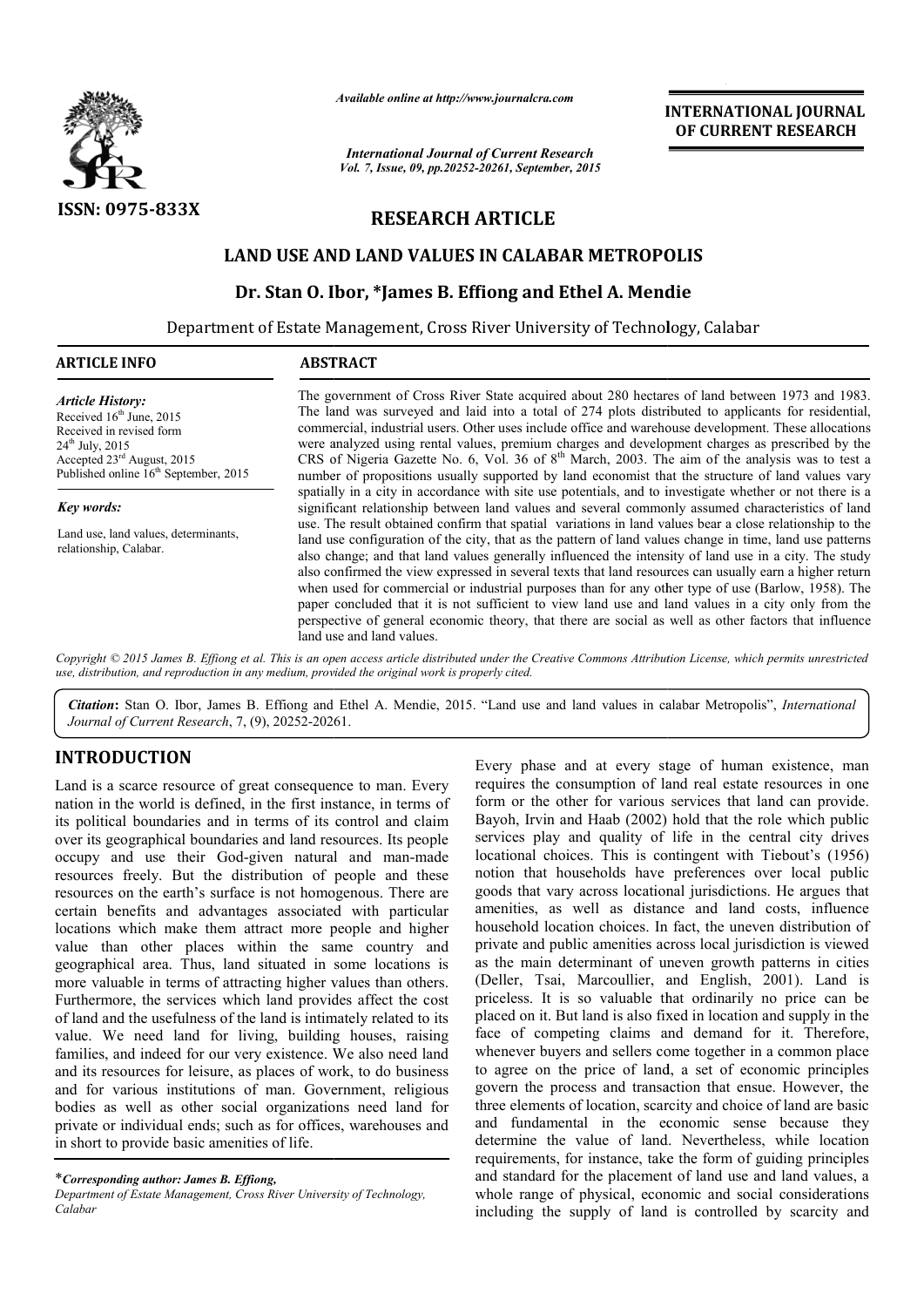choice. A schedule of various amounts that will be made available or offered for the use of various parcels of land, in terms of location and choice customarily have been identified roughly as factors that determine the price of land. The value that man places on time, the fixity of land as a factor of production and the degree to which man is willing to make a specified journey to work will all depend upon a number of variables. It is these variables acting together that are the major determinants of land use and land values. Their correct estimation in size, quality and quantity are the main problems addressed in this paper.

## **The Study area**

All the ten sites are located in Calabar Metropolis and they are the subject matter of the study. Calabar is the capital of Cross River State. The geographical position of Calabar is latitude  $4<sup>0</sup>$  $58^1$  North, longitude  $8^0$  17<sup>1</sup> East. The city lies on a peninsula between Calabar River and Great Kwa River, 35 miles up to the Calabar River, on the nearest buildable land to the sea. The settlement of Calabar is on the eastern bank of the Calabar River. Its growth to the south is limited by the mangrove swamps. Calabar is an interfluvial settlement built on a high land between two adjacent river valleys. The highest points surrounding the city are 180-200 feet above sea level. The relief is gentile, but as some parts, the terrain falls steeply towards Calabar River. With the Cross River, the Calabar District is completely cut off from the rest of Nigeria. As a state capital, the primary functions of Calabar are administrative and cultural. Calabar is a tourist destination with a stadium complex containing a swimming pool, a gymnasium and a motel, plus other facilities. In these premises, mass meetings, political and cultural events can be arranged both outdoors and indoors. The aim of the study is to demonstrate that the pattern of land use, the intensity of land use and land values bear a strong interrelationship in Calabar city. It is hoped to demonstrate that the pattern of land use in a city bear a strong interrelationship with the intensity of land use and land use values.

## **The research problem**

The structure of land use in the urban area of Calabar has considerable influence on the way in which individuals seek to use land for various purposes, in various locations; and at various densities. Value itself is a value of many meanings (Ifediora, 1993). Urban land is considered to have value because of its potential to produce income (Downs, 1975). This value is based on what the investor is willing to pay for the land according to an assumed plan for the use of the land and its resources (Wendt, 1957). The economic value of land approaches the selling price under conditions of perfect competition in the market (Harvey, 1981). It may deviate from price, and often does, especially since value is identified with specific purposes, such as insurable value, mortgage value or value for tax purposes, value for compulsory acquisition and compensation, estate settlement, for quick sale, and for many other reasons. Besides, some locations are more highly priced for residential uses than other sites perhaps because of the greater convenience of shops, schools, centers for employment and recreational facilities. Corner plots too may command a

higher value for certain type of users, e.g. shopping or retail use because of greater convenience to a stream of pedestrian traffic.

Thus, to the land economist, land is pressed into use by the existence of a value as established by the alternatives of land development, and the use of a particular piece of land is finally determined by the market forces of demand and supply. The price paid for land is accordingly based on what alternatives will yield the highest and best price. This is how individual plots of land obtain a value and their price in the market cannot be separated from the composite prices of similar plots and uses, and how their market values are established. It is, therefore, important to review the structure of land values in Calabar as a whole and to examine the relationship between land values and land use comprehensively. Land value patterns change in time with land use managements, and how land values influence the intensity of land use is also an essential issue to be considered. In short, the complex relations between the intensity of land use, the pattern or structure of land values in Calabar metropolis and the interrelationship among them need to be examined and given adequate attention.

## **Aim and objectives of the paper**

The aim of the paper is to examine the relationship that exists between land values annual rents and the land use pattern in Calabar given the structure of land values in the metropolis. To guide the study, the following research questions are formulated:

- What is the structure of land values and land use in Calabar metropolis?
- In what way has this structure influenced the relationship between land values and land use in the city?
- What is the impact of land values on the intensity of land use and vice versa?

Ordinarily, land values and land use configuration in a given society assume a certain profile where commercial and industrial uses dominate in terms of user and value. This case is also examined.

## **Conceptual framework and literature review**

# **Land use and land values**

How individual parcels of land acquire value and how they are priced in the land market cannot be separated from the aggregate view of all parcels and how their value is determined. When no assumption is expressed regarding a parcel of land, the presumption is that the parcel or piece of land will be used for the purpose that commands the highest possible net return. This return can be social or economic. This calls for the concept of land-use capacity which refers to the ability of a given piece or parcel of land to produce a net return over and above its production cost. This concept sometimes used by land economists to distinguish between the comparative abilities of land resources to produce returns that are different from other units. The term use capacity is sometimes employed to describe a criterion of quality, all other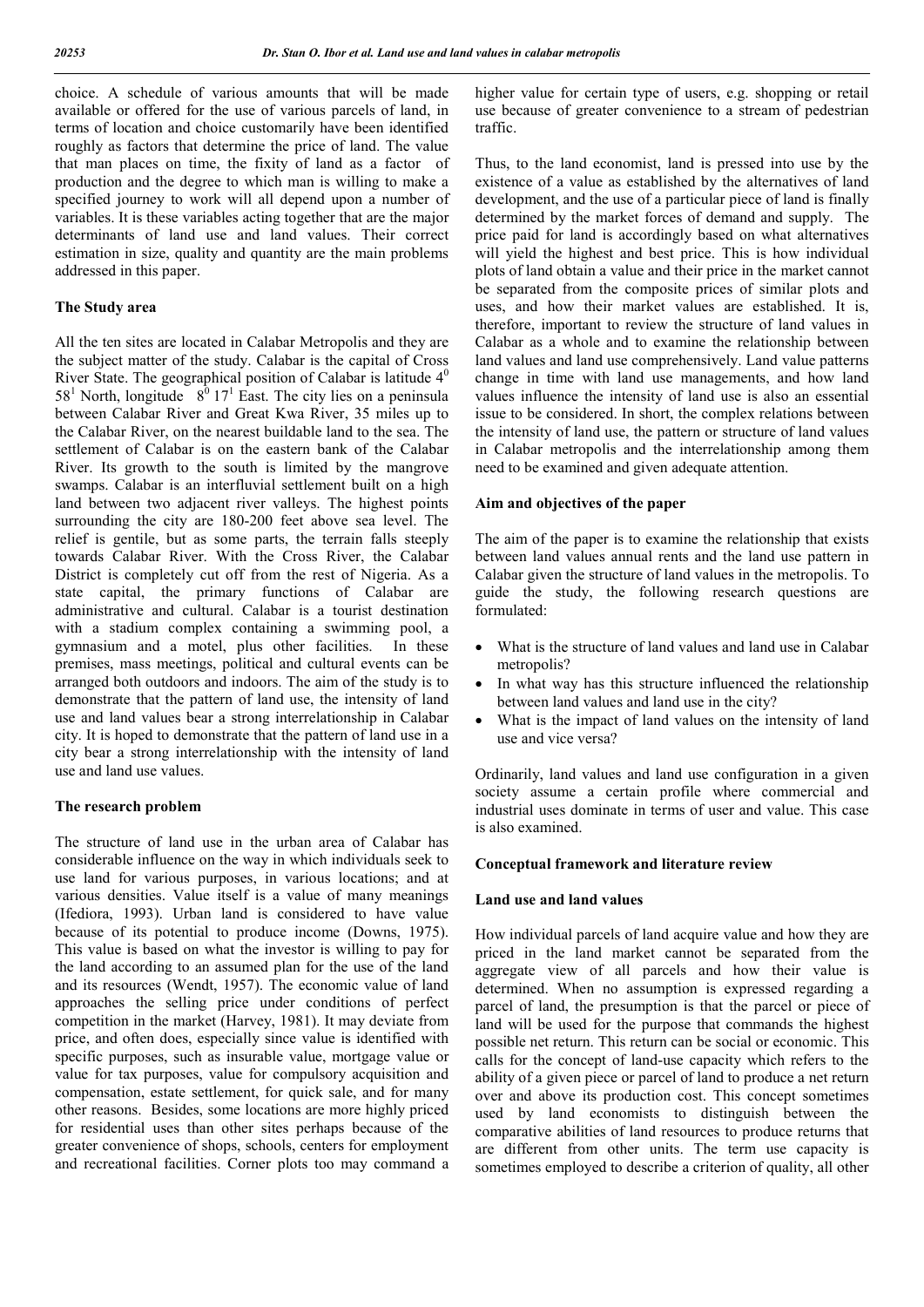factors being assumed as constant. For example, when we compare the productivity of farmland, we identify use capacity with difference in fertility of land (Barlow, 1958). When we compare the advantages of sites to be used for shopping, we identify location near a market with more distant ones.

Thus, we identify the use-capacity of the site for shopping with accessibility of transportation cost. In examples involving urban location differences, use-capacity is identified with the relative amount of time, effort and distance required to transport persons, produce or things from one site to a shopping site such as downtown shopping centre or district. In this way, the concept of use-capacity is identified with the twin concept of highest and best of land. Land economists view land in terms of economic theory, with the use of individual land units being determined in the urban land market. The organizing concept is the classical equilibrium theory which states that urban land is considered to have value because of its potential to produce future income. Thus, land is a commodity traded in the land market subject to the forces of demand and supply. Price then becomes a function of the cost making land productive, in terms of providing valuable services, and a function of net income or return realizable from the development of land (Wendt, 1957). The value of land or indeed any project, at all, is measured by the contribution of that project to the net return of the property subject to the concept of highest and best use (Beaton and Robertson, 1977). The value of land approaches the selling price of land under conditions of perfect competition in the market. This means that the market value of land depends upon the type of area in which it is located in the overall pattern of land uses and with respect to other sites within that particular area.

To the land economist, each parcel of land occupies a unique physical relationship with every other parcel. In every community, town or metropolitan area, there exists a variety of land use and each land use has a complex spatial relationship with the social and economic relationship that determines the value of other parcels. The urban land market attaches a special value which determines the amount of bids for that site which is the centre of the combination. To the land economist, land is pressed into uses by the existence of a value, and the use of any particular parcel is finally determined by the operation of market forces. However, certain locations are more highly valued for certain uses than others. For example, land use for residential purpose may be more highly valued because it is a corner plot or because of its greater convenience to shops, schools, centres of employment, and recreational facilities. Such locations command a higher price than others in similar use. Also as an urban area grows, the position of greatest accessibility and complementarity tends to grow laterally and vertically. Thus, as one moves away from the position of greater accessibility and complementarity, land values fall, reflecting the disadvantages of these positions.

Thus, some firms will find that their earning capacity, (e.g. shops selling food) can be increased by using a position which commands accessibility and complementarity. The demand for these locations will cause their values to be higher than in the surrounding area. Accordingly, the pattern of land use is another way of looking at the pattern of land uses. A similar

pattern emerges in the areas, therefore, there is correlation between the pattern of land values and the pattern of land uses and the intensity of land utilization. For example: The provision of more accommodation on a given site, will up to a given point, increase the amount available for purchase the site. The more intensive the use of the site, the greater the amount of money needed to purchase it. But the correlation between land values and the intensity of land use is not always a positive one. It is also necessarily to examine, various theories on how the structure of land use in our cities come by and the relationship between land use and land values. Generally speaking, factors which influence this relationship are taken into account also min the marketplace in accordance with land economics theory. With this general economic views on the distribution of land use and land values in mind, it useful to consider the various conceptual views so far expressed in the explanation of these patterns and their changes over time. This leads naturally to an examination of various theories of land use and land values.

## **Theories of land use and land values**

In 1924, the concentric zone theory was developed by Ernest Burgess. Burgess illustrated the process of urban growth using a series of concentric cycles expanding radially from the central business district (CBD). His work was based on residential differentiation and neighbourhood districts in Chicago. Burgess concluded that the growth of Chicago is pattern around a process of invasion and succession of five urban zones and expansion of different areas in the city. These include the zone of transition and the zone of workmen's homes. The other two include the zone of better residences and the commuter's zone. Burgess tied land use to socioeconomic status which he noted, varies directly with the distance from the city core. He suggested that the pressure on innercity housing, typically by migrant groups of low socioeconomic status prompts neighbourhood change.

These groups move to adjacent residential areas, therein, pushing out current residents to the next zone. In turn, this incites a ripping trend of outward movement with the highest status group at the furthest distance from the centre. In his study of New Haven, USA, Davie (1937) in Sule (2006), a professor of Yale University, criticized Burgess' work which he held did not apply to New Haven. Prof. Argued that most urban areas exhibit a pattern which shows the CBD with areas of commercial land use extending out of the radial streets from the CBD and concentrating at strategic points elsewhere. Davie's pattern shows industrial land use located near lines of transportation, low grade housing near industrial and transportation areas and the zone of second and first-class housing in other places. As a theoretical explanation, the positioning of the major functional areas of land use in a city and how they change over time has considerable appeal. While it is a useful and pictorial way of describing broad and general tendencies at work in the patterning of urban land use, it is an over simplification in many respects. More recent work relating to the theory seeks theoretical explanation of land use pattern which take into account irregularities that tend to develop in use patterns.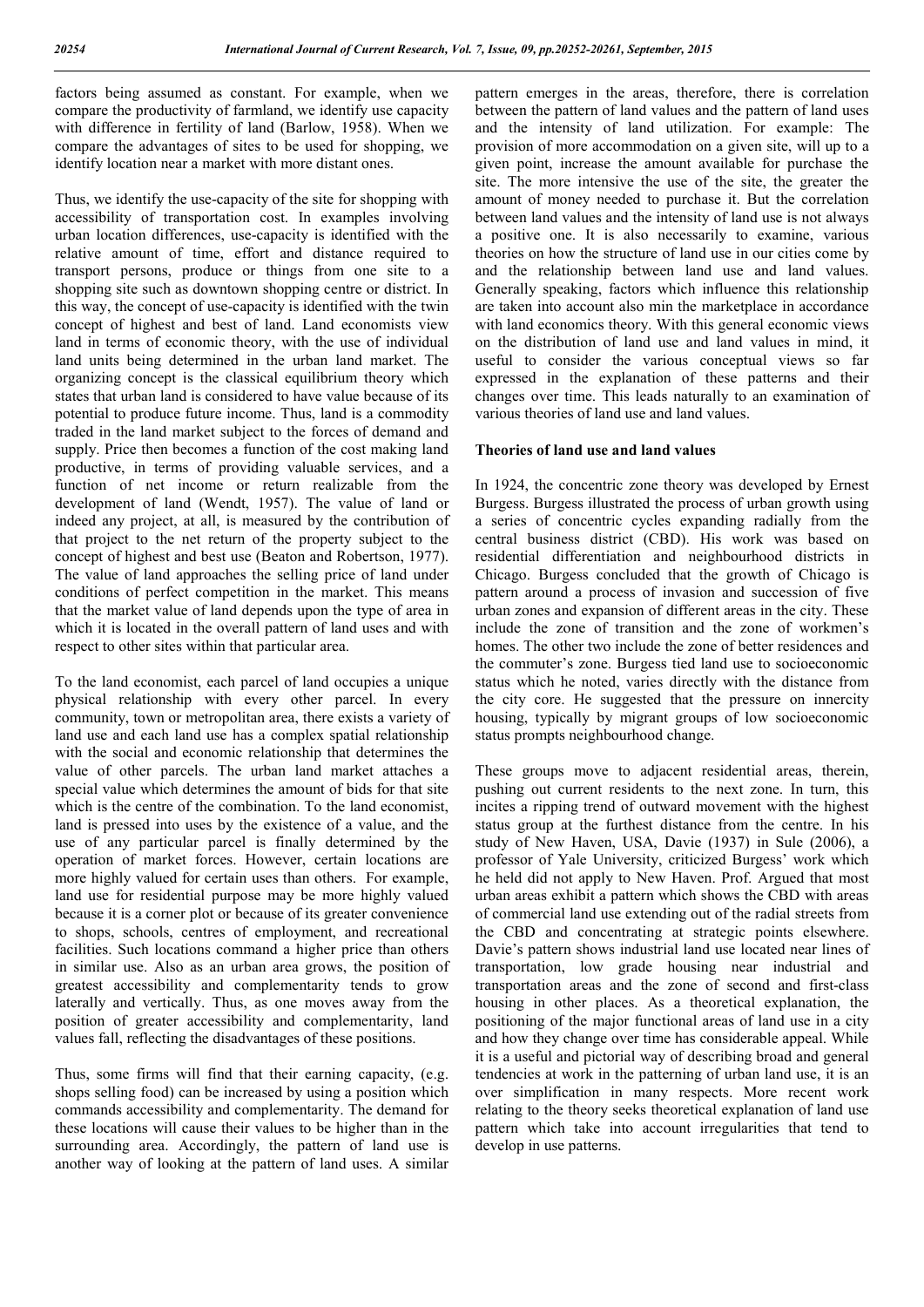## **Space organization concepts**

The sector theory and the multiple nuclei theory are space organization concepts. The sector theory by Homer Hoyt (1939) in particular is basically a refinement of the axial development which focused attention on particular land uses. Hoyt's well-known study of residential areas in the USA provided new insights into the pattern of land uses which led to the explanation of residential land uses in terms of wedgeshaped sectors radial to the city's centre along established lines of transportation. Basically, the theory holds the different income groups of a city tend to be found in district areas desirable in terms of sectors of a cycle centred in the CBD. The high-rent (or high price) residential areas can be identified in particular sectors and there is a gradation of rentals downward from high rental areas in all directions. Intermediate rental areas or those ranking next to the highest rental areas, adjoin the high-rent area on one or more sides, and tend to be located in the same sectors as the high-rental areas. Low-rental areas occupy other entire sectors of the city from the centre to the periphery (Hoyt, 1939). ii.

Welmer and Hoyt summarized their views on the city structure by providing a more detailed explanation of residential pattern of land use and dealt in more details with the dynamics of growth process than the concentric zone formulation. Because the theory has a profound effect in stimulating awareness of the need for a theory of urban land use to which other fields can subscribe, it received a lot of criticisms. The multiple nuclei theory was first put forward by D. McKenzier in 1933. It is built around the observation that there are a series of nuclei in patterning urban land uses instead of one single core area. Harris and Ullman later (1945) observed that a times this distinct centres persist as centres of growth and the metropolitan areas as urbanization proceeds. They noted that the number and functions of these nuclei areas vary from one metropolitan area to another even where the CBD serves as the main nuclei. As geographers, Edward Ullman and Chauncy Harris suggested a third model of city structure. Their argument is that the growth of a city is not around one single centre. This in effect means that different land uses tend to grow around different centres; that each nuclei forms a CBD which is in dependent in growth and may have grown through processes which are entirely different from the other. The implications of this theory to urban land use planning are:

- Urban land use activities are specialized and so required specialized sites. For example, retail trade requires a central location that would be accessible to the residents, quite different from manufacturing business which requires a large space that is accessible to transport facilities.
- To gain economics of scale, some activities cluster together in the urban area, such activities are located in the same district to foster efficient functioning and effective utilization of common services for mutual benefits. For example, auto dealers and auto repair shops are complementary land uses which should locate in the same district.
- Equally, some unrelated land uses are mutually antagonistic or incompatible with one another and should be separated. For example, an airport should not be located

near residential areas or a heavy manufacturing land use should not be located in a low-density or high-income residential district. They should be separated.

To generate enough income to pay for high rents, some land uses are forced to locate at sites with low rents. It is perhaps for this reason that large space users and wholesale manufacturing agencies do not locate at the CBD, unlike intensive space users such as shopping centres. Thus, the multiple nuclei theory attempts to incorporate almost all land uses in an urban area in the model. In fact, it suggested that some residential and industrial land uses should be located at the fringe of the city. It recognized the fact that urban growth in a town revolves around the main CBD, but the satellite CBDs emerge to serve land uses far away from the main CBD. In considering the pattern of growth of residential districts in Lagos in 1961 and Ibadan in 1962, Mabogunje introduced the concept of growth by fission and growth by spatial expansion. He concluded that the multiple nuclei concept was applicable to both cities as a growth process.

iii. Sada (1968) examined the role of political factors in the urban geography of Lagos. He found that there was need to separate the administrative function from the commercial function of Lagos while Frishman studied the spatial growth and residential location pattern of Kano city. Most recent studies like that of Okpala (1981) examined residential mobility in Nigerian cities and Onokerhoraye (1984) investigated the historical and geographical pattern of Benin. On the whole, however, it was only studies like those of Olaore (1981) and Omirin (1997) that concentrated on land use and land values in Nigerian urban towns. Thus, there is a paucity of literature on the topic. This study is therefore an attempt to bridge this gap. The overall objective is to advance suggestion on how to improve access to affordable residential, commercial and industrial land in major urban areas of Nigeria. So far discussed are the economic determinants of land use reflecting the views of land economists in particular. Another series of influence affecting the location and arrangement of land use in a city, are views with social origin. These views are less understood and frequently confused with the economic determinants already discussed. Research in this area of urban development has not yet progressed sufficiently so that it is impossible to make a satisfactory differentiation between social and economic determinants of land use. For this reason, there is a strong predisposition to equate social influences with economic motivations of people and groups. But both influences are constantly in interaction and complexly interrelated in making differentiation and measurement of separate effects extremely difficult. However, social scientists are increasingly directing attention to the role that social values and ideals play in the determination of land use pattern in cities.

#### **The views of sociologists**

The sociologist views the city partly in the context of urban ecology with its concern for the physical, spatial, and material aspects of urban life, and partly in the context of social structures in the city with its concerns fir human values, behaviour, and interactions as reflected in such social institutions as the family, the church, government, business,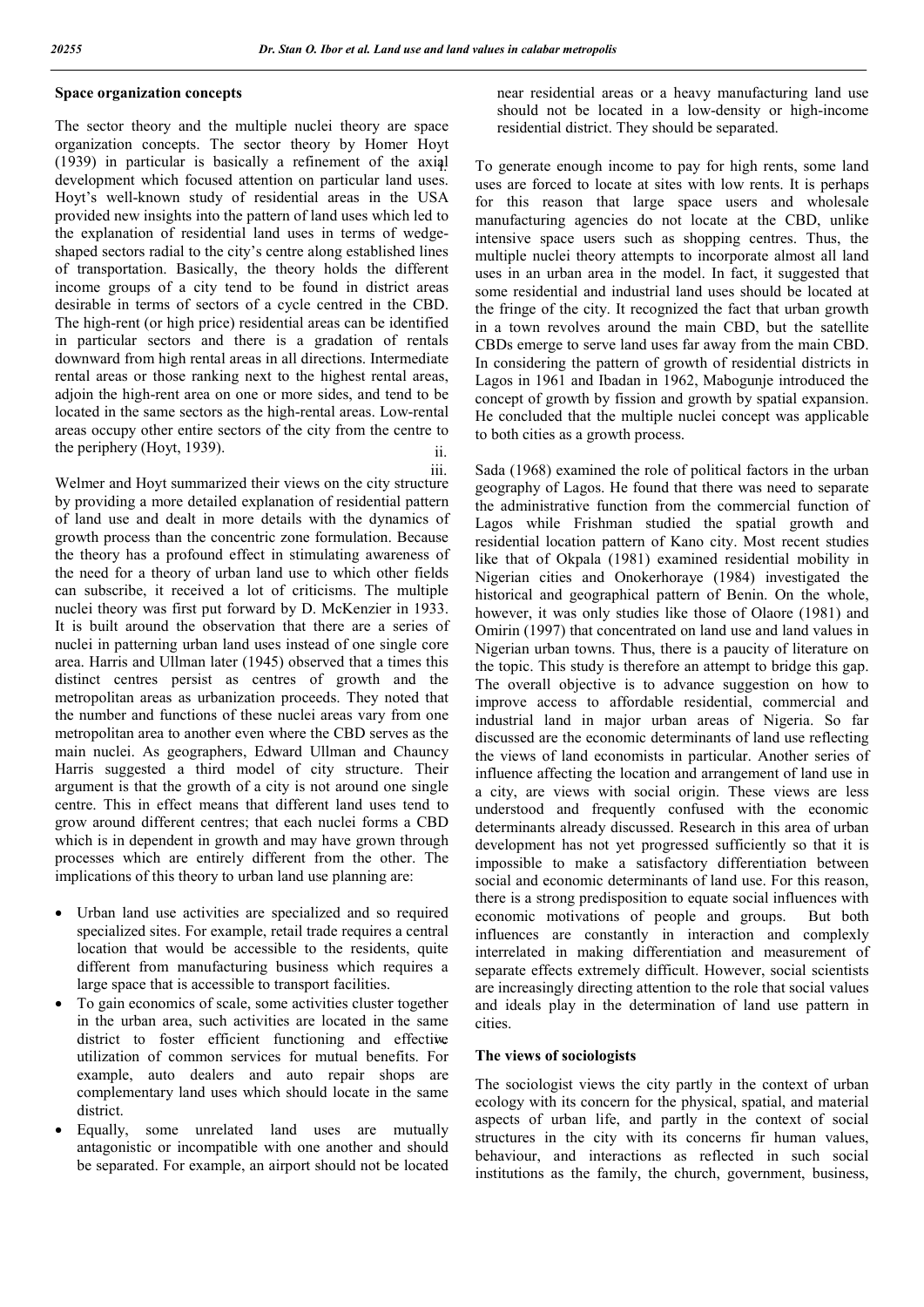and so on. Socially rooted factors of land use this can be explained in terms of "ecological process" with their physical context and "organizational process" with their social structural context. While in the classical traditions of the field, sociologists have tended to view these aspects of city life in separate compartments, in most recent approaches, the study of the city, and ecological processes are more closely associated with the social behaviour of people and groups and related considerations of human values and social action processes (Oyesiku, 2010).

#### **Social factors**

There is now a fully rounded perspective which takes into account social as well as economic factors influencing land use patterns in our cities. This is what the sociologist identifies as the socially rooted process exerting an influence on the location and arrangement of urban land uses. First, we consider urban ecology or basic ecological processes affecting land use in the city; and second, social behaviour of people and groups that influence land development and land use patterns in cities. Urban ecology (basic ecological processes) is a term the sociologist has adapted from the biological sciences to describe the physical change process in the city. In the natural science usage, ecology is concerned with the interactions of living things and their environment. In this natural science concept, there is a strong emphasis upon processes by which living things adapt to their environment, and so it is not surprising to find urban ecologists centering their attention on processes by which man adapts to his urban environment. As might be expected, economic forces figure prominently in explanations of these ecological processes. However, since our primary concern here is with man' social behaviour, the discussion at this point will concern itself primarily with socially rooted rather than the economic forces extant in these processes. Gorden Erickson (1954), in his "Urban Behaviour" has outlined the sequence of change which occur within a particular locale as: (i) Concentration and dispersion of services and population (ii) Centralization and decentralization of populations (iii) Segregation of populations into various distinctive areas (iv) Dominance and the gradient of receding dominance in the successively more peripheral subareas of the community, and (v) Invasion of areas by groups, giving rise to succession of one group by another.

#### **The behaviour of individuals**

The behaviour of individuals or groups can influence urban land use patterns. The cycle of group or individual behaviour that determine a land use plan arises from experiencing of needs and wants, goals are then defined, alternative course of action are planned, decisions are taken to implement the land use plan. For example, in an urban renewal plan, the values with economic and/ or social ends/ are defined in view of the need to change the pattern of land use. These needs and wants crystallized into a resolution, for instance, the philanthropist may simply decide that the slums must go and be replaced by safe and sanitary housing. In pursuit of this goal, the various alternatives for planning the area are established. A plan is selected and set in motion to achieve the goal of redevelopment, rehabilitation or preservation of relevant areas

in line with the urban renewal policy. This change may produce new values which will set in motion a new series of actions that may further influence the pattern of land use in the area.

### **Firey's study**

Firey's work in Boston involves an empirical investigation and the development of a theoretical framework to identify the role of socially rooted values in the evolution of land use patterns. He set out to test two general propositions: that socially rooted values exert a causative influence on urban land use patterns. Studying locational trends in Boston's Beacon Hill, Central Area, and North End, USA, he concludes that space may not be only a productive agent, but also a symbol of social values, and that people and groups choose locations not only in relation to market considerations but also in response to social values. In Beacon Hill study, for instance, he identifies three kinds of influences which values exert on land use – what he terms "relative", the "recuperative" and the "resistive" and concludes based on his tests, that values are in indeed selfsufficient ecological forces and they have a causative influence upon land use (Firey, 1968).

With respect to North End, a distinctive Italian Community in Boston, Firey noted that social values were not a result of fetishism where space is a conscious object of veneration but rather a result of processes of social organization where to residence in the area to persons of Italian origin is a means of becoming identified with Italian community and its distinctive values relating to occupation, family, choice of friends, group membership and so on (Firey, 1968). Thus, the North End is a symbol of social solidarity and residence there is a token of identification with Italian groups and with Italian values in spite of the deteriorating and congested conditions which prevail there. Social values thus have an influence upon land use. The second purpose of Firey's Boston study was to discover whether locational processes can be wholly separated from cultural context. Firey concluded from his study of the retail centre of Boston and South End that "rational" determinants of land use are contingent upon a particular value system which are culture-oriented and that the cultural component is central to locational processes; since the cultural component is central to locational processes; studies which in the past invest physical space with non-cultural giveness are not complete.

That failure to recognize the cultural component in spatial adaptation is a major omission in existing formal theories which seek to explain land use (Firey, 1968). Firey concluded his study by suggesting the use of "principle of proportionality" as a means of giving recognition to the role of values in the allocation of space to functional uses in the city. We have discussed the views of the economists that the urban land use configuration can be explained in terms of the economic motivations of individuals and firms functioning in the urban land market. It was also seen that to the sociologist, urban land has a direct relationship to social processes and can be explained as the product of individual and group behaviour in responses to purely social as well as economic values.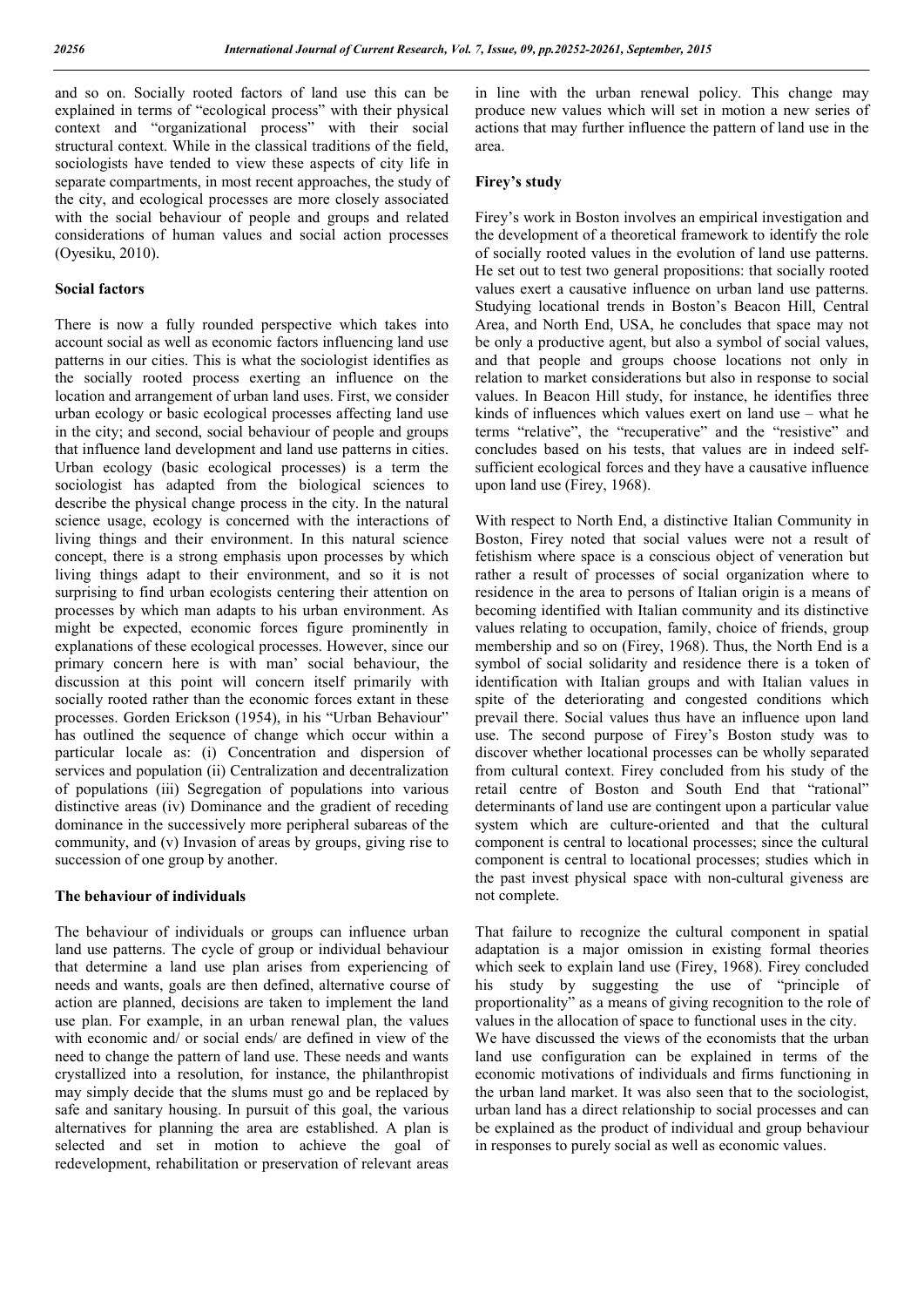**Table 1. Schedule of land use and land values in Calabar metropolis**

|       | Residential $(X_1)$ | Commercial $(X_2)$ | Industrial $(X_3)$ | Office $(X_4)$ | Warehouse $(X_5)$ | Annual Rental Value (Y) |
|-------|---------------------|--------------------|--------------------|----------------|-------------------|-------------------------|
|       | 2.9685              | 0.9508             | 0                  | 0.1750         |                   | 47,059.84               |
|       | 2.9898              | 6.3853             | 1.8550             | 5.4950         | 0.814             | 365,607.2               |
|       | 0.6938              | 1.3550             |                    | 1.9639         |                   | 83.361.76               |
|       | 2.1970              |                    |                    | 1.3714         |                   | 47,508.64               |
|       | 0.5913              |                    | 18.6150            | 0              |                   | 450,826.08              |
|       |                     | 2.7868             | 0.3206             | 1.7900         |                   | 116,039.68              |
|       | 0.2206              | 18.8289            | 6.2431             | 4.7261         |                   | 709,104.32              |
| х     | $\Omega$            | 6.2305             | 2.6940             | 0              | 1.4561            | 246,684.16              |
|       | 1.1122              | 8.9522             | 1.7844             | 0.9123         | 5.2127            | 407,489.92              |
| 10    | 27.0792             | 11.8437            | 19.7145            | 8.3037         | 18.8010           | 1,581,872.64            |
| 11    | 9.0012              | 12.1652            | 21.1809            | 2.7666         | 11.8716           | 1,204,959.04            |
| 12    | 0.522               | 3.1160             | 5.5630             | 4.2759         | 0.5657            | 337,338.8               |
| 13    | $\theta$            | 2.2958             | 2.1374             | 0              | 5.6231            | 238,756.24              |
| Total | 47.392              | 75.405             | 80.106             | 31.779         | 44.343            | 5,836,760.32            |

**Table 2. 2(J):Schedule of plot allocation in Calabar metropolis**

| S/N                             | Residential       | Commercial            | Industrial                                         | Office            | Warehouse        | Total no. of plots Allocation |
|---------------------------------|-------------------|-----------------------|----------------------------------------------------|-------------------|------------------|-------------------------------|
|                                 |                   |                       | 2(a) Police Headquarters layout, Calabar           |                   |                  |                               |
|                                 | $10\,$            | $\Omega$              | $\Omega$                                           | $\mathbf{1}$      | $\boldsymbol{0}$ | $11\,$                        |
| 2                               | $10\,$            | $\bf{0}$              | $\mathbf{0}$                                       | $\overline{c}$    | $\theta$         | 12                            |
| 3                               | $\mathbf{1}$      | $\theta$              | $\theta$                                           | $\mathbf{0}$      | $\theta$         | $\mathbf{1}$                  |
|                                 |                   |                       |                                                    |                   |                  |                               |
|                                 |                   |                       |                                                    |                   |                  |                               |
|                                 | 1                 | $\boldsymbol{0}$      | $\mathbf{0}$                                       | $\mathbf{0}$      | $\mathbf{0}$     |                               |
| 8                               |                   |                       |                                                    |                   |                  |                               |
| 9                               |                   |                       |                                                    |                   |                  |                               |
| $10\,$                          | 2                 | 0                     | 0                                                  | 0                 | 0                | 2                             |
| 11                              | 1                 |                       |                                                    |                   |                  | 2                             |
| Total                           | 25                | 1                     | $\Omega$                                           |                   | $\theta$         | 29                            |
|                                 |                   |                       | 2(b) New Ikang Road layout, Calabar                |                   |                  |                               |
| 1                               |                   | 1                     | $\Omega$                                           | 2                 |                  |                               |
| 2                               | 5                 | $\overline{0}$        | $\theta$                                           |                   |                  |                               |
| 3                               | 0                 | $\mathbf{0}$          | $\theta$                                           |                   |                  |                               |
| Total                           | 6                 | 1                     |                                                    |                   |                  | 13                            |
|                                 | 7                 |                       | 2(c) Barracks Road layout, Calabar<br>$\Omega$     | $\Omega$          |                  |                               |
| 1<br>Total                      | 7                 | 1<br>1                |                                                    |                   |                  | 8<br>8                        |
|                                 |                   |                       | 2(d) Eyo Etta layout, Calabar                      |                   |                  |                               |
| 1                               | 0                 | 1                     |                                                    | 0                 |                  |                               |
| 2                               |                   | 4                     | $\Omega$                                           | $\Omega$          |                  |                               |
| 3                               |                   |                       |                                                    |                   |                  | 3                             |
| $\overline{4}$                  |                   | 3                     | $\Omega$                                           | O                 |                  | 3                             |
| Total                           | 0                 | 9                     |                                                    |                   | 0                | 11                            |
|                                 |                   |                       | 2(e) Doctors Quarters layout, Calabar              |                   |                  |                               |
| 1                               | 4                 | $\mathbf{0}$          | $\overline{4}$                                     | $\Omega$          |                  | 8                             |
| $\overline{c}$                  | 5                 | $\Omega$              | 2                                                  | $\Omega$          | ∩                | 7                             |
| Total                           | 9                 |                       | 6                                                  |                   |                  | 15                            |
|                                 |                   |                       | 2(f) Tank Road Layout, calabar                     |                   |                  |                               |
| 1                               | 2                 | 1                     | $\Omega$<br>2(g) Old Ikang layout, Calabar         | 0                 | 0                | 3                             |
|                                 | 0                 |                       |                                                    |                   | $_{0}$           | 6                             |
|                                 |                   |                       | 2(h) Marian Road layout, Calabar                   |                   |                  |                               |
|                                 |                   | $\Omega$              | $\Omega$                                           |                   |                  |                               |
| 2                               | o                 | $\Omega$              | $\Omega$                                           | 4                 |                  |                               |
| 3                               |                   |                       | $\Omega$                                           | 3                 |                  |                               |
| 4                               |                   | $\theta$              |                                                    | $\theta$          |                  | 1                             |
| Total                           |                   | $\Omega$              |                                                    | 8                 | 0                | 10                            |
|                                 |                   |                       | 2(i) North Industrial layout, Calabar              |                   |                  |                               |
|                                 |                   | 8                     | 3                                                  |                   |                  | 15                            |
| 2                               |                   | 6                     | 3                                                  | $\Delta$          |                  | 14                            |
| 3                               |                   | 8                     | $\overline{2}$                                     |                   |                  | 15                            |
|                                 |                   | 14<br>12              | 5<br>17                                            | 5<br>2            |                  | 34<br>33                      |
|                                 |                   |                       | 3                                                  |                   |                  | 14                            |
| 7                               |                   |                       | 3                                                  | 0                 |                  | 9                             |
| Total                           |                   | 59                    | 36                                                 | 19                | 19               | 134                           |
|                                 |                   |                       | 2(j) South Industrial layout, (Ikot Inim), Calabar |                   |                  |                               |
| 1                               | 0                 | $\boldsymbol{0}$      | 2                                                  | $\boldsymbol{0}$  | $\boldsymbol{0}$ | $\overline{c}$                |
| $\sqrt{2}$                      | $\mathbf{0}$      | $\boldsymbol{0}$      | $\mathbf{0}$                                       | $\overline{0}$    | $\mathbf{0}$     | $\mathbf{0}$                  |
| 3                               | $\boldsymbol{0}$  | $\boldsymbol{0}$      | $\boldsymbol{0}$                                   | $\boldsymbol{0}$  | $\boldsymbol{0}$ | $\boldsymbol{0}$              |
| $\overline{\mathcal{L}}$        | $\boldsymbol{0}$  | $\boldsymbol{0}$      | 1                                                  | $\overline{0}$    | $\boldsymbol{0}$ |                               |
| 5                               | $\boldsymbol{0}$  | $\boldsymbol{0}$      | $\boldsymbol{0}$                                   | $\boldsymbol{0}$  | $\boldsymbol{0}$ | $\mathbf{0}$                  |
| 6                               | $\boldsymbol{0}$  | $\boldsymbol{0}$      | $\bf{0}$                                           | $\mathbf{0}$      | $\boldsymbol{0}$ | $\mathbf{0}$                  |
| 7                               | $\boldsymbol{0}$  | $\boldsymbol{0}$      | $\bf{0}$                                           | $\mathbf{0}$      | $\boldsymbol{0}$ | $\boldsymbol{0}$              |
| $\,$ 8 $\,$                     | 4                 | $\boldsymbol{0}$      | $\boldsymbol{0}$                                   | $\boldsymbol{0}$  | $\boldsymbol{0}$ | 4                             |
| 9<br>$10\,$                     | 10<br>$\,$ 8 $\,$ | $\boldsymbol{0}$<br>7 | $\overline{\mathbf{c}}$<br>$\boldsymbol{0}$        | 3<br>$\mathbf{1}$ | 2                | $16\,$<br>$1\,8$              |
| $11\,$                          | $\boldsymbol{0}$  | $\boldsymbol{0}$      | $\boldsymbol{0}$                                   | $\boldsymbol{0}$  | $\mathbf{1}$     | $\mathbf{1}$                  |
| $12\,$                          | $\boldsymbol{0}$  | $\mathbf{1}$          | $\sqrt{2}$                                         | $\boldsymbol{0}$  | $\boldsymbol{0}$ | $\mathfrak{Z}$                |
| $\operatorname{\mathsf{Total}}$ | 22                | $\,8\,$               | $\overline{7}$                                     | $\overline{4}$    | $\overline{4}$   | 45                            |

Grand total 274 plots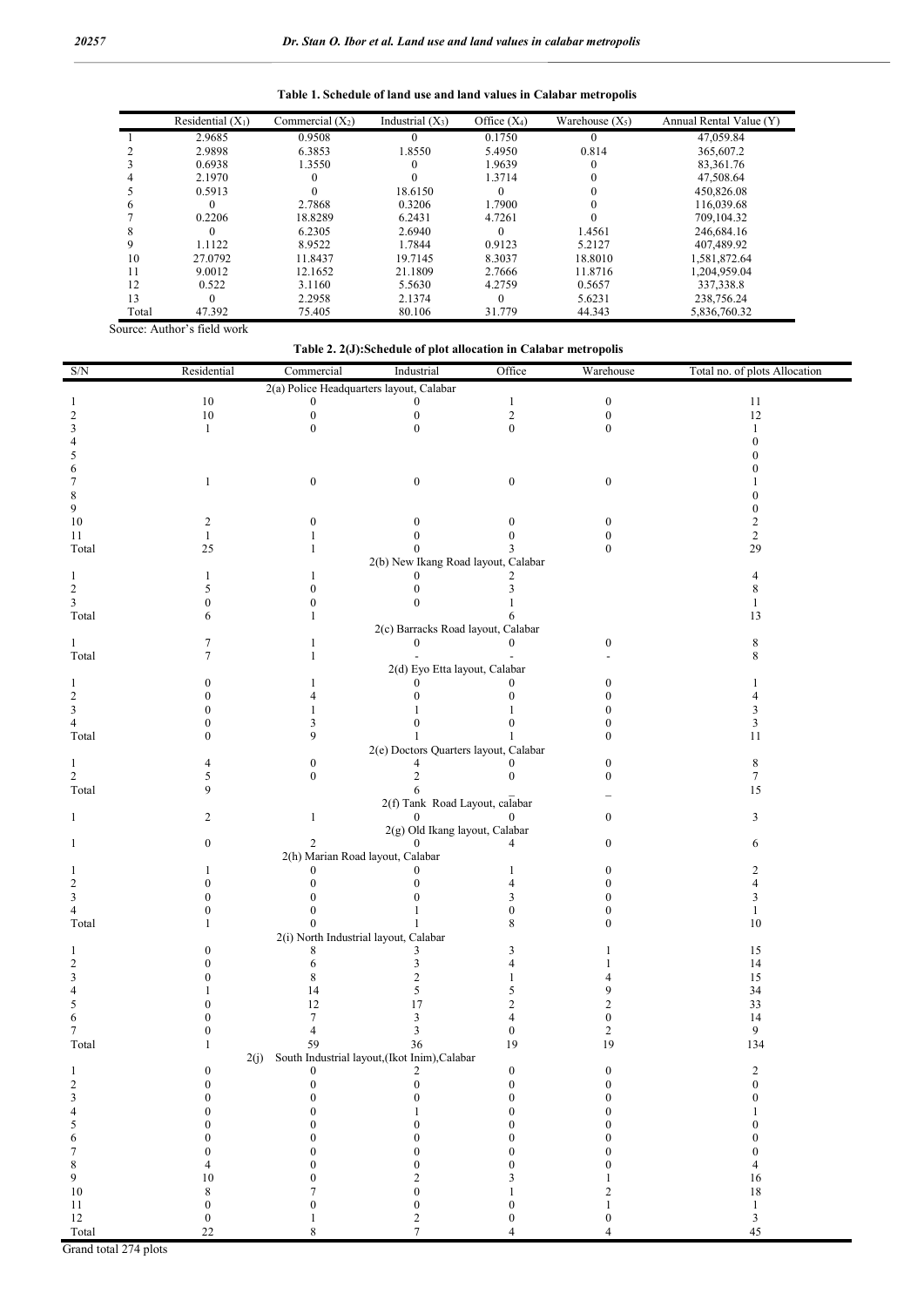These two views are complementary in the sense that they are complexly related to each other. To conclude this study section, land use must be seen in the context of public interest and public policy as relates to policy and public interest in land matters embrace public actions that seek to assure livability and sound development of the city subject to the usual controls imposed by city planners (Abrams, 1953).

#### **Relationship among land use determinants**

Basic to the full understanding of the matrix of factors which shape the pattern of land use in an urban area is the need for an inclusive theoretical frame of reference which includes economic, social and political factors (Abiodun, 1985). Until this kind of foundation theory is used to provide guidelines for applied analysis of city planning, land use planning must somehow function as an open-ended process that seeks empirically, the balance that is needed among the above factors. Various concepts of land use planning must be arrayed side by side, and some of the interrelationships involved must be hypothesized. Such an organisation of concepts on the very least should be helpful as a checklist to insure that all factors considered in the technical studies undertaken on the land use planning process. For example, according to the behavioural concept, land goes into use as a consequence of a myriad individual and group actions. Motivated by values, ideals and resultant articulated attitudes held by the various organized and unorganized segments of the urban population, these actions follow a behavioural sequence that culminates in land use changes (Nutt *et al*, 1996; Iselin and Lemer, 1993).

This concept appears to supply the common link in three ways of viewing the origins of land use patterns. It has earlier been indicated that land use is a consequence of the socio-economic behaviour of the urbanite in the urban land market. Secondly, land use is explicitly being seen as been influenced by the urbanite's behaviour in response to such culture-bound phenomena as customs, traditions and beliefs. Finally, the health, safety, convenience, economy and amenity controls employed the common public interest of the urbanite can be viewed as the result of behaviour consciously calculated to influence land use. Each of the approaches, action taken in the urban land market, action taken to preserve customs, traditions and beliefs, and action taken in the interest of living conditions embrace factors which are economic, social and public determinants of the land use pattern of an urban area. Such factors constitute a matrix of factors shaping the pattern of land use in urban areas. The purpose of this section is to show that the separate explanations earlier discussed have little practical meaning unless viewed as one interrelated whole.

#### **Methodology**

The study was based on all the sites acquired and allocated to applicants between 1973 and 1983. The sites embraced a total of about 280 hectares of land divided into about 274 plots. Both the allocation according to individual land uses and the corresponding rental values, premium charges and development levies paid are as summarized in table 1; while table 2 shows the number of plots laid out and allocated in

each layout in accordance with the type of land use. All the ten sites acquired constitute the sample area.

## **Data collection**

Secondary data was collected on the basis of the number of hectares of land allocated to each user each year. This constitutes the observation, numbered one to thirteen. Each user is an independent variable while the dependent variable is the corresponding annual rental value of the total land allocated based on the number of hectares allocated to each applicant in accordance with the user category.

## **Analysis and presentation of data**

Data was analyzed and presented according to research questions and the objectives of the study.

The five land uses constitute the independent variables  $(X_1, X_2)$  $X_3$  ....Xn) and the corresponding rental values constitute the dependent variable(Y). On the average, land used for industrial purposes earns a higher return followed by land allocated for commercial uses. This confirms the usual assumptions of land economists.

# **RESULT AND DISCUSSION**

The analysis of the data collected from the ten sites was done using the multiple regression model. The aim is to determine the interrelationship between the five land uses and land values. The land uses are the five independent variables. Table 3 shows the correlation matrix of the 5 land use variables. Annual rent has significant relationship with the 5 land uses with the ranking shown in Table 4.

**Table 3. Correlation matrix**

| Land use         | 1.000 | RА    | CА    | IDA   | ΩA    | WA    |
|------------------|-------|-------|-------|-------|-------|-------|
| Residential(RA)  | 0.437 | 1.000 |       |       |       |       |
| Commercial(CA)   | 0.804 | 373   | 1.000 |       |       |       |
| Industrial (IDA) | 0.907 | 343   | .660  | 1.000 |       |       |
| Office(OA)       | 0.598 | .579  | .699  | .477  | 1.000 |       |
| Warehouse(WA)    | 0.672 | 545   | .661  | .653  | .389  | 1.000 |
| $C = 1$          |       |       |       |       |       |       |

Source: Author's Field work

**Table 4. Ranking of the correlations in the matrix**

| S.No. | Independent variables                | Correlations | Rankings |
|-------|--------------------------------------|--------------|----------|
|       | Residential land use vs. Annual Rent | 0.437        |          |
|       | Commercial Land Use vs. Annual Rent  | 0.804        |          |
|       | Industrial Land Use vs. Annual Rent  | 0.907        |          |
|       | Office Land Use vs. Annual Rent      | 0.598        |          |
|       | Warehouse Land Use vs. Annual Rent   | 0.672        |          |

Source: Author's Field work

In terms of ranking, the industrial land use ranks first with a coefficient of determination of 0.907 in the explanation or determination of annual rent.

## **Testing the hypothesis**

**Ho:** There is no significant relationship between land values (annual rents) and land use in Calabar metropolis.

Hi: There is a significant relationship between land values (annual rents) and land use in Calabar metropolis.

The Ho is tested using ANOVA (Table 5: Model Summary).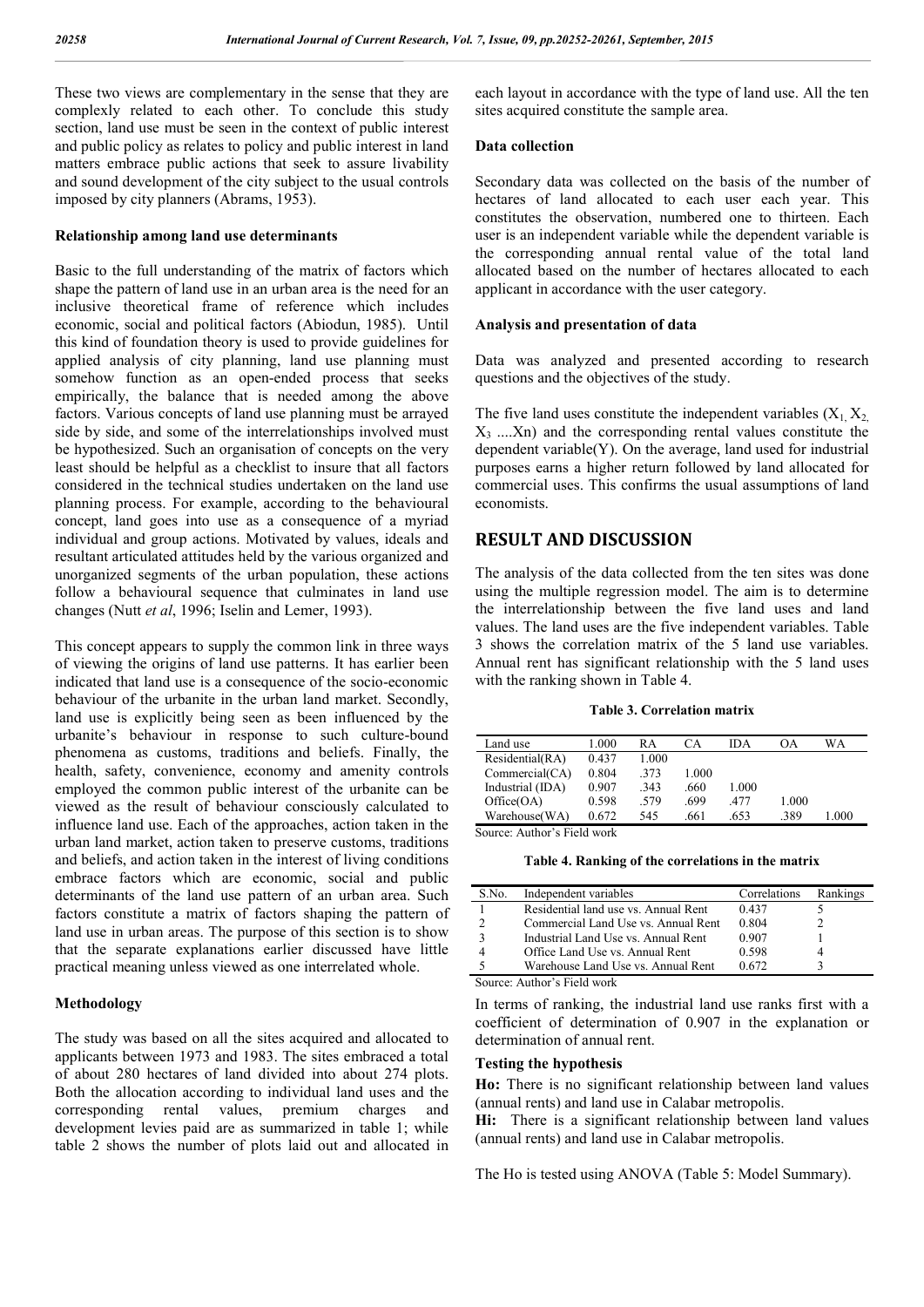#### **Table 5. Model summary**

| Model |      | square | <b>Adiusted R square</b> | $\sim$<br>Std.<br>of the<br>Estimate<br><b>Error</b> | Change statistics         |                        |               |     |                                    |
|-------|------|--------|--------------------------|------------------------------------------------------|---------------------------|------------------------|---------------|-----|------------------------------------|
|       |      |        |                          |                                                      | $\sim$<br>. Square Change | $\sim$<br>change       | $\sim$<br>dfl | df2 | $\sim$<br>$\sim$<br>Change<br>S12. |
|       | .952 | 0.906  | ، 84                     | .633                                                 | .906                      | $\sqrt{2}$<br>∸<br>. ד |               |     | .001                               |

Source: Author's Field work.

a. predictors: (Constant), WS, OA, RA, ID,CA

b. Dependent Variables: Annual Rent

## Table 6. Analysis of variance (ANOVA)<sup>b</sup> of annual rent and the five land uses in Calabar Metropolis

| Model      | Sum of Squares | Df | Mean Square |        | Sig. |
|------------|----------------|----|-------------|--------|------|
| Regression | 206.127        |    | 41.225      | 15.431 | .001 |
| Residual   | 21.37.3        |    | 2.672       |        |      |
| Total      | 227.500        |    |             |        |      |

Source: Author's Field work

a. Predictors: (constant), WA, OA, RA, ID, CA

b. Dependent Variables: Annual Rent

**Table 7. The coefficients**

| Model      | Unstandardized coefficients |            | Standardized coefficient | t-value | Sig. |
|------------|-----------------------------|------------|--------------------------|---------|------|
|            | в                           | Std. Error | Beta                     |         |      |
| (constant) | .552                        | .991       | .128                     | .552    | .593 |
| RA         | .138                        | .176       | .393                     | .784    | .456 |
| CA         | .404                        | .218       | .679                     | 1.855   | .101 |
| ID         | .784                        | .171       | $-.041$                  | 4.302   | .003 |
| <b>OA</b>  | $-0.44$                     | .209       | $-.085$                  | $-211$  | .838 |
| WA         | $-122$                      | .274       |                          | $-444$  | .669 |

Source: Author's Field Data

**Table 8**. **Regression result** (**estimates**) **between annual rent and land use**

| Code | Variables                                                       | Unstandardized Regression coefficient | Standardized Beta coefficient | Sig.  |
|------|-----------------------------------------------------------------|---------------------------------------|-------------------------------|-------|
| RA   | Residential                                                     | 0.138                                 | 0.128                         | 0.456 |
| CА   | Commercial                                                      | 0.404                                 | 0.393                         | 0.101 |
| ID   | Industrial                                                      | 0.734                                 | 0.679                         | 0.003 |
| AO   | Office                                                          | $-0.044$                              | $-0.041$                      | 0.838 |
| WA   | Warehouse                                                       | $-0.122$                              | $-0.085$                      | 0.669 |
|      | $\mathbf{1}$ and $\mathbf{1}$ and $\mathbf{1}$ and $\mathbf{1}$ |                                       |                               |       |

Source: Author's Field Data

The multiple Regression coefficient is  $(R)=0.952$ . the multiple Regression coefficient is simply the square root of coefficient of determination  $R^2$ . The absolute value of R indicates the strength of the relationship between the dependent (annual rental value) and the independent variables in the Regression Model. (Xs and Y), while the sign tells us whether the relationship is direct or inverse. The entire Regression Model  $R<sup>2</sup>$  significant with F-Cal. =15.431 and F-Tab at P< 0.05 level and d.f.  $(5,8)=3.68$ .

We reject Ho because the calculated F- value of 15.431 is greater than the Tabulated F-value of 3.68 at P< 0.05 level of confidence and D.F (5, 8). The multiple Regression coefficient R=0.952 implies a very high positive correlation between the dependent and respective independent variables in the study. This outcome implies that the independent variables, residential land use, commercial land use, office land use, industrial land use and warehouse land use collectively contribute very significantly to the overall variation in annual rental value. The implication of this finding is that the higher the R, the higher the rental value and the more intensive the land use (Table 7).

The contributions of the individual factors were also evaluated by examining the standardized Beta coefficient and T-values

reported in Table 7. The decision rule was to reject Ho if, and only if, the calculated t-value either exceeded or was less than the Tabulated value  $(\pm 2.57)$ . Interestingly, a 2-tailed t- tested yielded t-values of industrial land use of 4.302, office land use (-0.211), warehouse land use (-0.444), respectively. These indicate that the total variability in the dependent variable (annual rent) was chiefly accounted for by these three categories of land uses in the order of magnitude ID, OA, and WA). It is surprising that the contributions of commercial land use (CA) and residential land use (RA) did not turn out significantly. We therefore reject Ho and accept Hi that there is no significant relationship between land use and land values in Calabar metropolis. The Regression Equation (Model prediction) was stated thus:

 $Y = a+b_1X_1+b_2X_2+b_3X_3+b_4X_4+b_5X_5+c$ , that is, Annual Rent=0.552(a)+0.138(RA)+0.404(CA)+0.734(IDA)-0.04(OA)- 0.122(WA).

The standard error of estimated (e) measures the dispersion of the actual values of Y around those predicted by the model. It is thus a measure of the average amount by which the actual observations vary around the regression plane. It is calculated to be less than one in each case (Table 5) under the relevant column. The lower the dispersion, the smaller the standard error and the more accurate the model is in prediction.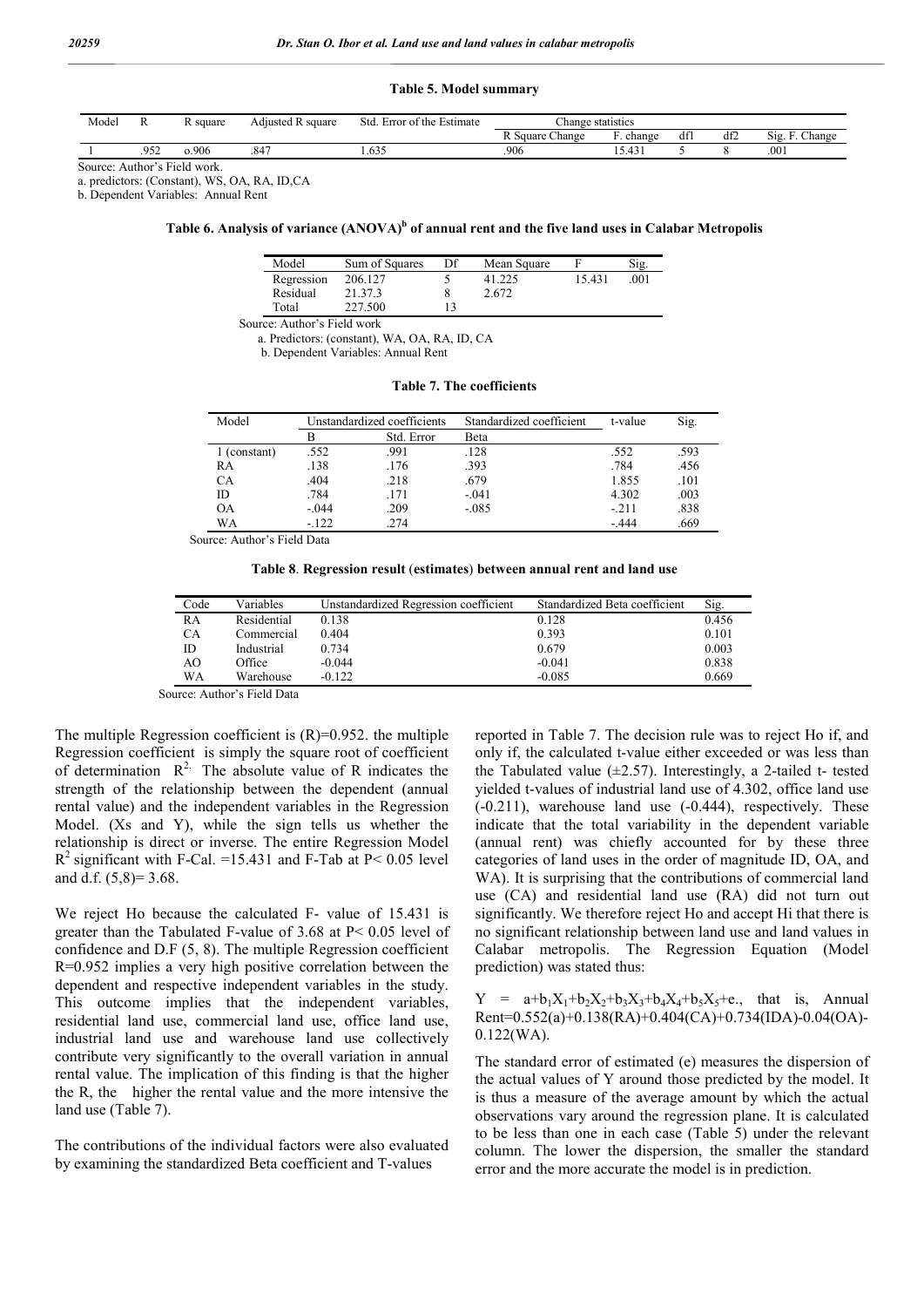The decision rule was to reject Ho if the tabulated t-value was either greater than  $+2.57$  or less than  $\pm 2.57$ . Interestingly only industrial land produced significant  $t$  (4.302) at P<0.05 while other land uses are not so significant. The result presented in Table 8 reveals that industrial land use has the most significant determinant (at 0.05level) of the rental value paid by allotees of plots. The Beta coefficient of 0.679 gives a picture of the importance or influence of this variable in the determination of the rental values passing on the allocation of the plot. Generally speaking, the higher the magnitude of Beta, the more the more influence of the variable. The regression coefficient is also the highest. Finally, the coefficient of multiple determination  $(R^2)$  measures the explanatory power of the regression model. It is shown in the model summary  $R^2$ =0.906. This reveals that about 90.6% of the variation in annual rent is explained by the change in land use.

### **Conclusion**

In summary, this study proves empirical evidence that there is a significant relationship between land use and land values in Calabar metropolis and that land values also influence the intensity of land use. As the intensity of land use changes over time, land values also change. The study also confirms the usual proposition that in our society, land resources usually earn higher return when used for commercial and industrial purposes than for any other purpose. However, our concern here is primarily with technical and practical considerations. Accordingly, the foregoing discussion and analysis indicate a need for balanced consideration of economic, social and public interest factors throughout the process of land use planning and land values because of the relationship among them. Thus, it is therefore, recommended that land use planning must not consider land values alone but go beyond this customary tenet and focus more attention on the way in which urban land market factors tend to site and arrange land use and the way in which culture-bound considerations such as customs, tradition and beliefs influence the pattern of land uses.

This kind of broadened approach guides the city planner into a number of uncharted areas which are indeed of more research. For example, how can the planner identify dominant patterns in land market behaviour? Does the shifting pattern of land use provide an adequate index of market behaviour? Future research must come to grips with these questions. Meanwhile, more systematic and conscious attention must be directed to the use of available measures of economic and social factors that impinge on the distribution and arrangement of land uses to insure that the needed balance is achieved. Besides, the need for recognizing the role that attitudes play in helping the land economist in technical studies and in fitting the land development plan to the realities of urban behaviour in imminent. On the whole, it is concluded that allotees of plots in the ten layouts are advised to take note of the high contribution of industrial land in the determination of rental values in Calabar metropolis in making planning decisions.

## **REFERENCES**

Abiodun, J. O. 1985. *Housing problems in Nigeria.* Cities in onibokum P. (ed) Housing in Nigeria: A book of Reading. Ibadam, NISER 49-63.

- Abrams, Charles *et al*, 1953. Urban Land problems and Policies. Housing and Town and Country Planning Bulletin 7, United Nations.
- Barlowe, R. 1958. *Land Resource Economics. The Political Economy of Rural and Urban Land Resource Use.* Englewood Cliffs, New Jersey: Prentice-Hall, Inc. New *<u>Jersey</u>*
- Bayoh, Inwin and Timothy Haab, 2002. Flight from Blight vs. National Evolution: Determinants of Household Residential Location Choice. Paper presented for the 2002 American Agricultural Economics Association Meeting Long Beach, CA. July 28-31-2002. Available in pdf format at http//www.agecom.ag.ohio-state.edu/.
- Beaton, W. R., and Robertson, T. 1977. *Real Estate Investment.* 2nd Edition, Florida Interaction University, Miami. Englewood Cliffs, New Jersey: Prentice-Hall, Inc.
- Burgess, E. W. 1925. *The Growth of the City.* An introduction to a research project. The Trend population American sociological society. Vol. XVIII, 85-97.
- Deller, S. T., Tsai, D. Marcouiller., and D. English 2001. The Role of Amenities and Quality of Life in Rural Economic Growth. American Journal of Agricultural Economics 83(2): 352-363. Available in pdf format at http//ideals.repec.org/a/bia/agec/v83y2001i2p352-365html
- Erickson, E. G. 1954. *Urban Behaviour.* New York: Macmillan Company in social problems, Vol. 3(1), 55-56.
- Firey, W. I. 1968. *Land Use in Central Boston; Harvard Sociological Studies.* U.S.A: Greenwood press.
- Harris, C. D., and Edward, L. U. 1945. *The Nature of Cities.* The Annals of the American Academy of Political and Social Sciences. University of Pennsylvania.
- Harvey, J. 1981. *The Economics of Real Property.* London: Macmillan publishers Ltd.
- Hoyt, H. 1939. *The Structure and Growth of Residential neighbourhoods in American Cities*.Washington: Federal Housing Administration; Washington D.C.
- Ifediora, G. S. A. 1993. *Appraisal Framework. Lecture Notes on Theory, Principles, methods and practice of property Valuation.* Enugu, Nigeria: Iwuba Ifediora and Associates publishing,
- Iselin, D. G., and Lemer, A. G. 1993. *The fourth dimension in Building. Strategies for minimizing obsolescence studies in management of building technology* (B. R. Board, Ed). Washington D.C: National Academy Press.
- Downs, J. C. 1975. *Principles of Real Estate Management.* Institute of Real Estate Management  $11<sup>th</sup>$  ed. Chicago, ILLINOIS.
- Nutt, B., Walker, B. H. S., and Sears, D. 1976. *Obsolescence in Housing.* Saxon House Studies Saxon, Farnbourgh: Saxon House publications.
- Olaore, G. O. 1981. *Values of land and rentage of shelter in Nigerian urban areas: A case study of Kaduna.* Ibadan: Niser Monograph Series No. 19, 16 adam.
- Okpala, C. 1981. *Residential mobility in Nigerian cities: Explanatory Analysis.* Ibadan: Niser Monograph Series No. 18.
- Omirin, M. M. 1997. Land accessibility and low income house building activity in metropolitan Lagos. *Journal of Environmental Studies 51-65*